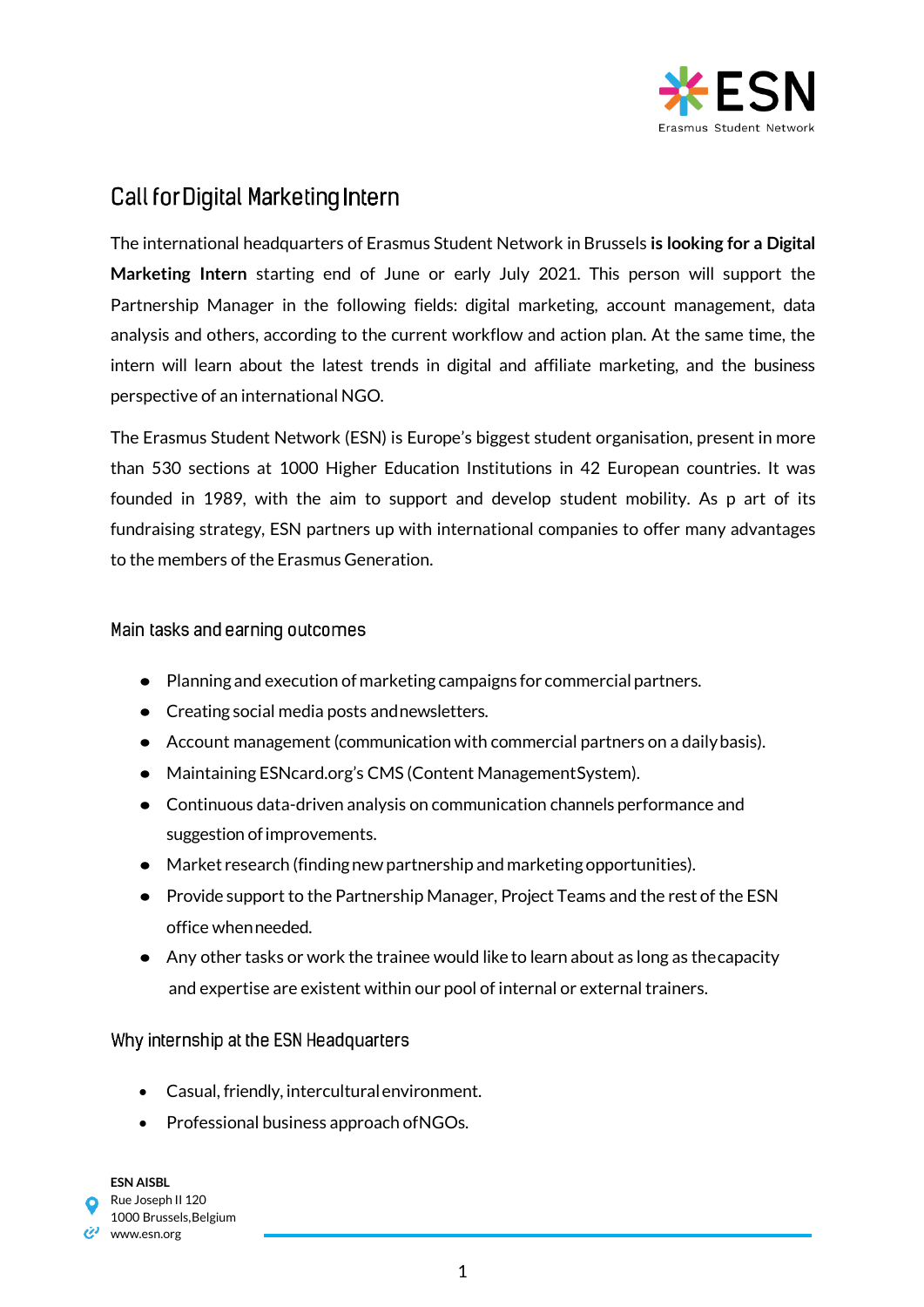

- Additional training opportunities in marketing and other fields of interest.
- Work using the latest tools and following the latest trends in digital marketing.

## Profile

- Analytical mindset with lovefor marketing and newtechnologies.
- **Highly proactive attitude.** Not afraid of proposing changes and taking ownership of the delegated tasks.
- Proactive in communication with commercial partners.
- Likes to work in teams and feels comfortable in an intercultural environment.
- **Passionateaboutonlinemarketing.**
- Willingness to learn about different domains (data analysis, product development, sales…).

# Requirements

- Bachelor degree, or in the way of getting one, in Business Management, Marketing, Communications, ICT orrelated.
- Fluent in both written and spoken English. Copywriting proficiency is considered aplus.
- Knowledge of Excel or any other spreadsheet is considered a plus, but it is not mandatory.
- Courses or other previous training on marketing-oriented data science/analytics, social media, marketing, SEO and SEM are also a plus for your application, but not mandatory. Please do not forget to mention these in your cover letter and/or CV.
- Having experience in ESN as a volunteer is considered a plus, but not mandatory.

## How to apply

To apply, **you are encouraged to use the [ErasmusIntern.org website](https://erasmusintern.org/)**. If this is not possible, please send a short motivation letter and CV to [applications@esn.org](mailto:applications@esn.org) **by the 12th of May, at 23:59 CET**. Interviews will be conducted on a rolling basis, so do not hesitate to apply as soon as possible.

## Terms and conditions

Internship for a duration of **6 months(relativelyflexible).**